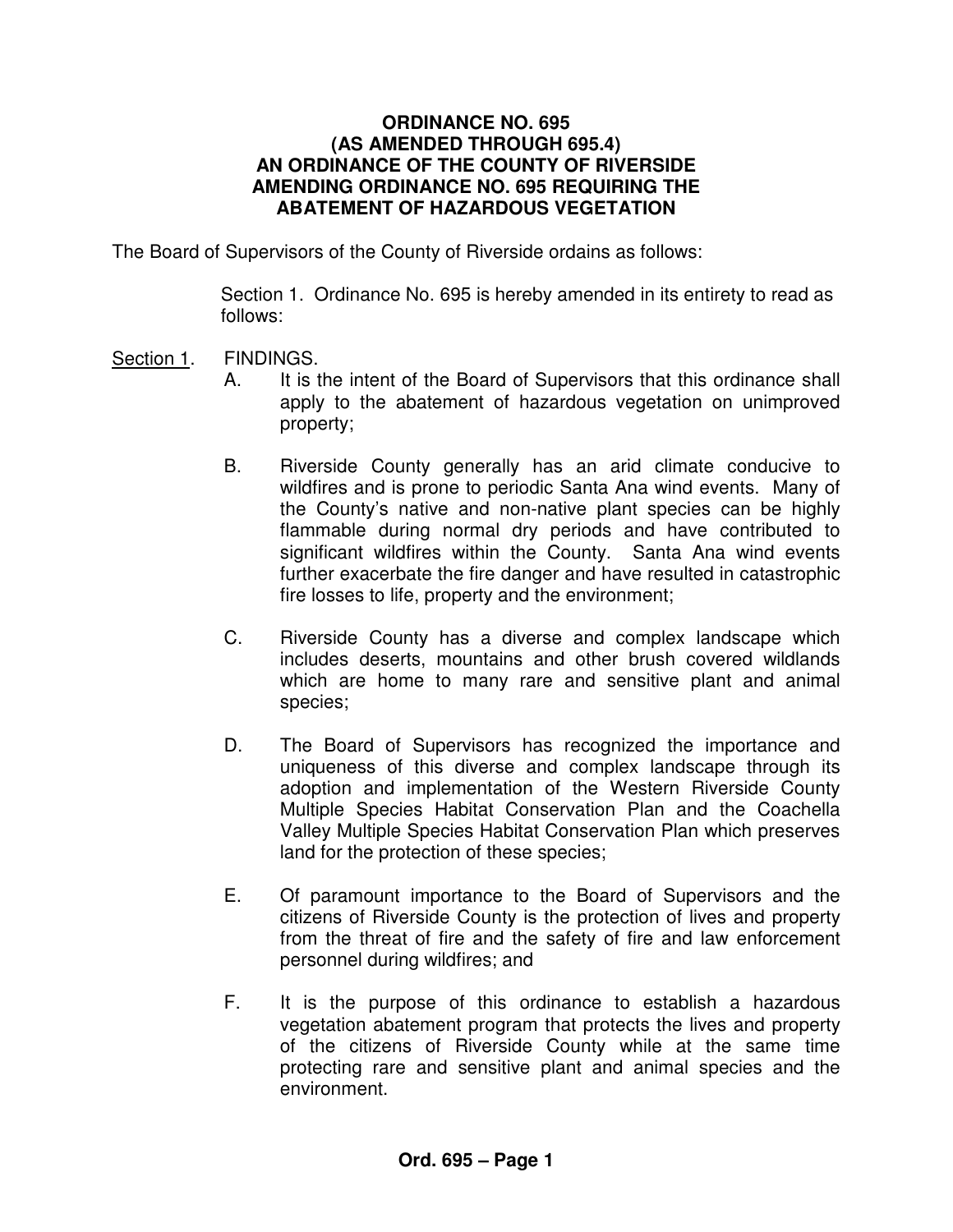G. The Board of Supervisors finds that hazardous vegetation or combustible material poses a danger to the health, safety and welfare of the residents in the vicinity of any real property located throughout the territory of the County of Riverside for the reasons set forth above. Therefore, all hazardous vegetation or combustible material located on real property within the territory of the County of Riverside is deemed a public nuisance and poses a hazard to the safety of the landowners, residents in the vicinity, users of public highways and to the public generally.

## Section 2. DEFINITIONS.

- A. Abate and/or Abatement. An act used to remove, destroy, eliminate, seize, impound, or any action taken to mitigate a public nuisance.
- B. Abatement Costs. Any and all costs incurred by the County of Riverside to abate the hazardous weeds or combustible material on any property pursuant to this ordinance, including physical abatement costs, administration fees and any additional actual costs incurred by the Riverside County Fire Department for the abatement proceeding, including attorneys fees, if applicable.
- C. Combustible Material. Rubbish, litter or material of any kind other than hazardous vegetation that is flammable and endangers the public safety by creating a fire hazard.
- D. County Fire Chief. The Fire Chief of the County of Riverside or his designated representative, including:
	- 1) Chiefs or Chief Engineers of all Fire Protection Districts within the territory of the political subdivision with the County where he serves, and their deputies;
	- 2) All employees of the Riverside County Fire Department Hazard Reduction Office; and
	- 3) Such other officers as are designated by the Board of Supervisors or the County Fire Chief.
- E. Hazardous Vegetation. Vegetation that is flammable and endangers the public safety by creating a fire hazard including but not limited to seasonal and recurrent weeds, stubble, brush, dry leaves, tumbleweeds.
- F. Improved Parcel. A portion of land of any size, the area of which is determined by the Assessor's maps and records and may be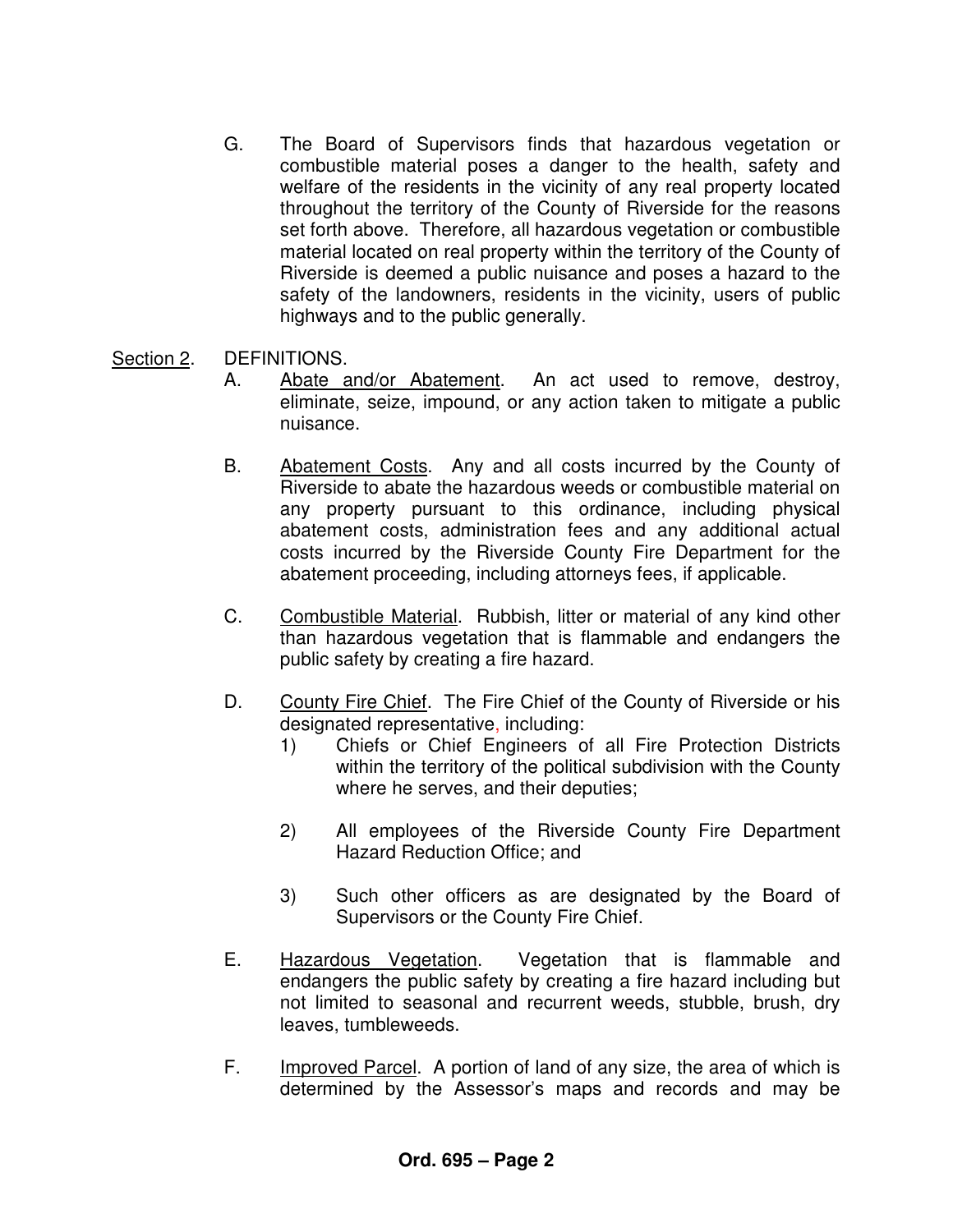identified by an Assessor's Parcel Number upon which a structure is located.

- G. Person. Natural person or corporation.
- H. Structure. Any dwelling, house, building or other type of flammable construction including but not limited to a wood fence attached to or near any other structure.
- I. Unimproved Parcel. A portion of land of any size, the area of which is determined by the Assessor's maps and records and may be identified by an Assessor's Parcel Number upon which no structure is located.
- Section 3. DUTY TO ABATE HAZARDOUS VEGETATION. Upon receipt of a Notice of Violation and Order to Abate, it shall be the duty of every owner, occupant, and person in control of any unimproved parcel of land or interest therein, which is located in the unincorporated territory of the County of Riverside as that territory is determined and classified by the Board of Supervisors to abate there from, and from all sidewalks and parkways, except for those roads accepted into the County Maintained System, all combustible material and hazardous vegetation, that constitutes a fire hazard which may endanger or damage neighboring property pursuant to the requirements of the Notice of Violation and Order to Abate received. No owner, occupant or person in control of any such unimproved parcel of land or interest therein shall be authorized to abate hazardous vegetation unless the owner, occupant or person has received a Notice of Violation and Order to Abate or alternatively has been issued a grading permit pursuant to the requirements of Ordinance No. 457. The removal of vegetation pursuant to this ordinance shall not exceed that set forth in the Notice of Violation and Order to Abate or grading permit. The Notice of Violation and Order to Abate and any clearance shall conform to Guidelines issued by the County Fire Chief implementing this ordinance, and which the Fire Chief may amend periodically.
	- A. The requirements of this section shall be satisfied if there is cleared pursuant to the requirements set forth in a Notice of Violation and Order to Abate by the method described in said Notice:
		- (1) a one hundred (100) foot wide strip of land at the boundary of an unimproved parcel adjacent to a roadway; and/or
		- (2) a one hundred (100) foot wide strip of land around structure(s) located on an adjacent improved parcel (some or all of this clearance may be required on the unimproved parcel depending upon the location of the structure on the improved parcel).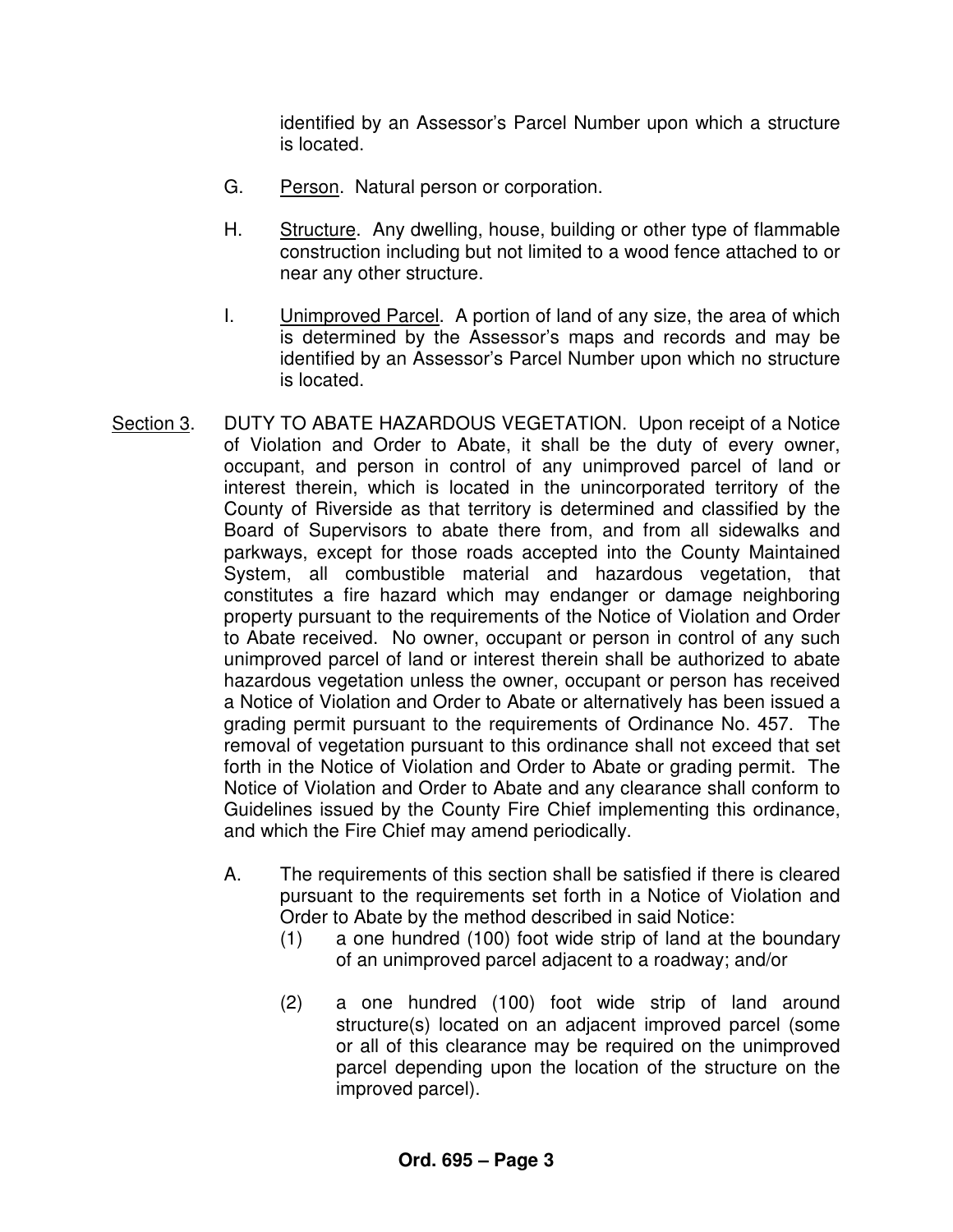The County Fire Chief or his or her designee may require more than a one hundred (100) foot width or less than a one hundred (100) foot width for the protection of public health, safety or welfare or the environment.

The determination for appropriate clearance distances will be made based upon a visual inspection of the parcel and shall consider all factors that place the property or adjoining structure(s) at risk from an approaching fire. These factors shall include local weather conditions, fuel type(s), topography, and the environment where the property or adjoining structure(s) is located. Examples of the clearance requirements above are attached hereto as Exhibit "A" for informational purposes only.

 B. Where the parcel's terrain is such that it cannot be disked or mowed, the County Fire Chief may require, or authorize, that other means of removal be used.

Section 4. ENFORCEMENT, INSPECTION AND AUTHORITY TO ENTER PROPERTY.

- A. For the purpose of enforcing this ordinance, the County Fire Chief may designate any person or persons as his/her deputy in the performance of the duties enjoined upon him/her by this ordinance, in addition to those named in Section 2.D. of this ordinance.
- B. For the purpose of enforcing or administering this ordinance, the County Fire Chief may enter any real property for the purpose of inspecting the property or for summary abatement proceedings whenever the County Fire Chief is informed or has reasonable cause to believe that hazardous vegetation or combustible material exists, constituting a condition dangerous or injurious to the health or welfare of persons or to the public, including the environment, is a public nuisance or is otherwise in violation of this ordinance.
- C. No person shall interfere with the entry of the County Fire Chief acting in the official course and scope of his duty.
- Section 5. SUMMARY ABATEMENT PROCEEDINGS. In addition to the authority granted by law to the County Fire Chief in exigent situations, and pursuant to California Health and Safety Code §14930 and Government Code §25845, as amended, the County Fire Chief is authorized to enter real property and summarily abate any public nuisance determined by the County Fire Chief to constitute an immediate threat to public health or safety without prior notice or hearing.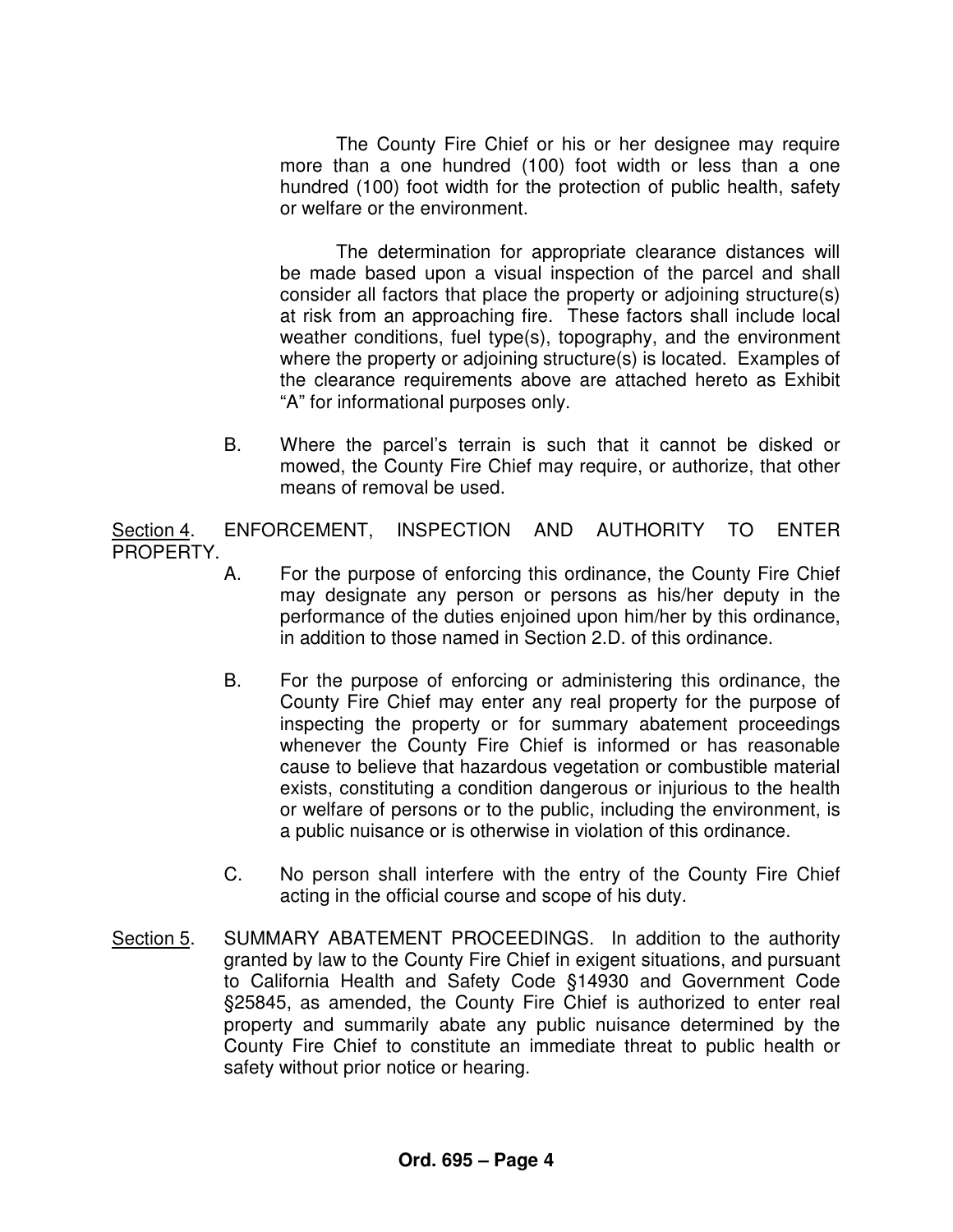# Section 6. ABATEMENT PROCEEDINGS.

- A. Notice of Violation and Order to Abate. If the County Fire Chief determines that any real property is being maintained or permitted to exist in a manner prohibited by this ordinance, the County Fire Chief shall issue a written notice to the property owner and any known person in possession of the property, of the violation and order the hazardous vegetation or combustible material to be immediately abated. The notice of violation and order to abate ("Notice/Order") shall specify the corrective actions required to be taken and order the property owners and persons in possession to abate the hazardous vegetation or combustible material within thirty (30) days and state that the failure to bring the real property into compliance with this ordinance could subject the owner or persons in possession to civil, administrative and criminal penalties. Furthermore, the Notice/Order shall provide the property owner and person in possession of the opportunity to appear before the Riverside County Board of Supervisors and be heard prior to the abatement by the County. The failure of the notice to set forth all required contents shall not affect the validity of the abatement proceedings.
- B. Manner of Giving Notice. The County Fire Chief shall cause a copy of the Notice/Order to be mailed or otherwise delivered to all known persons to be in possession and to the property owner as such person's name and address appears on the last county equalized assessment roll. If the address is unknown, that fact shall be so stated and the notice shall be addressed to the person at the county seat. Service by mail shall be deemed complete at the time of deposit in the US mail. The failure of any person in possession or owner of the property to receive such notice shall not affect the validity of these proceedings.
- C. Hearing.
	- (1) Request for Hearing. Any person who is adversely affected by the Notice/Order may appeal the Notice/Order by filing a written request for a hearing with the Riverside County Hazard Reduction Office within fifteen (15) calendar days. The request shall be postmarked within fifteen (15) calendar days of the postmark on the Notice/Order. Timely appeal shall stay any further action for abatement until the date set for hearing.

 If no request for a hearing is timely made, the Riverside County Board of Supervisors herein declares that abatement of the hazardous weeds or combustible material shall have been deemed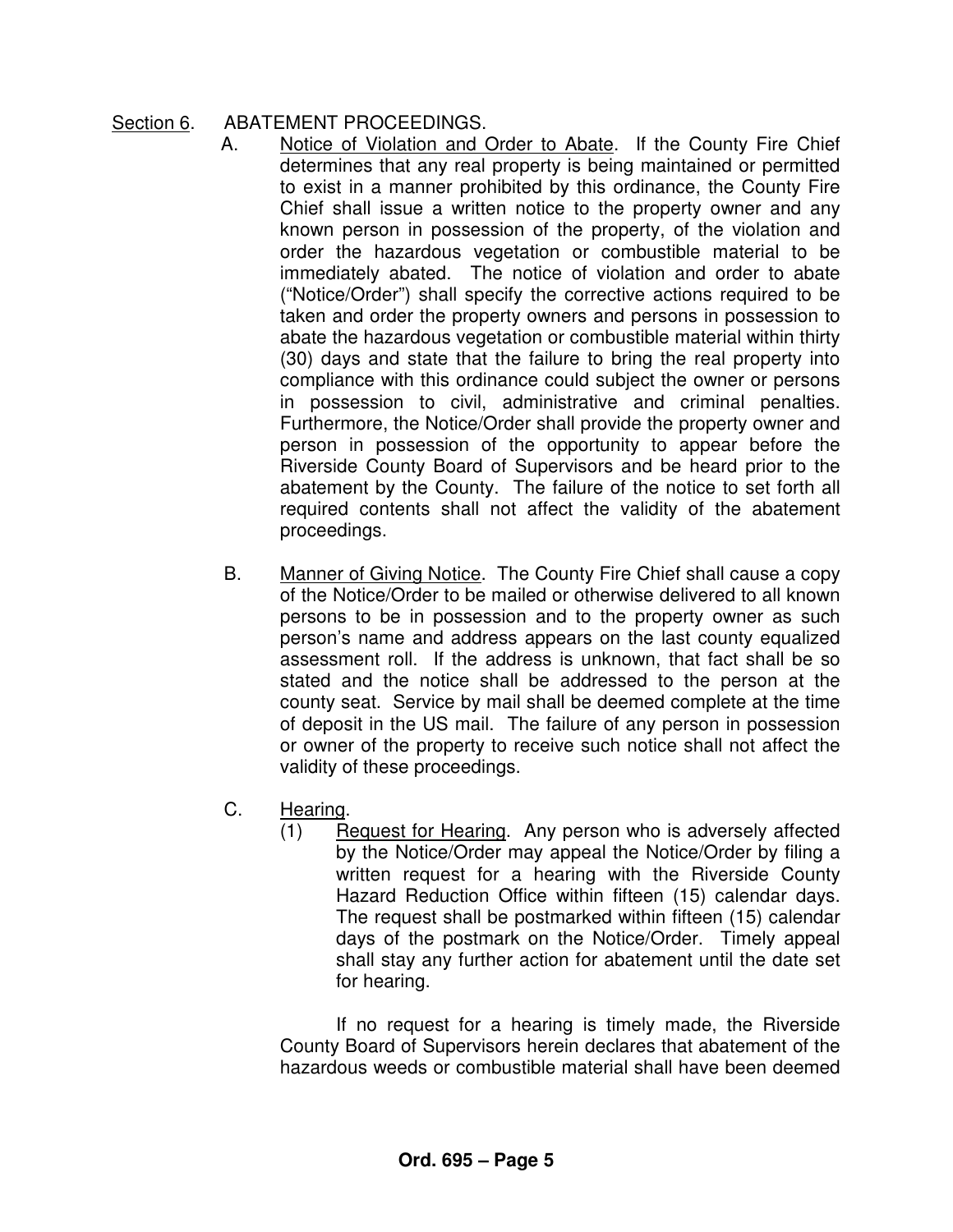ordered by the Board of Supervisors as of the date of the postmark of the Notice/Order.

 (2) Hearing. Upon timely written request by the recipient of the Notice/Order, a hearing shall be scheduled with the Riverside County Board of Supervisors or its designee (hereinafter "Board") with notice thereof mailed or otherwise delivered to the requesting person at least fourteen (14) calendar days before the scheduled hearing. The failure of any owner or occupant to receive such notice shall not affect the validity of the proceedings.

 At the time fixed in the notice of hearing, the Board shall receive evidence from the County Fire Chief and the owner or person in possession of the real property in violation, or their representatives and any other concerned persons who may desire to present oral or documentary evidence regarding the conditions of the real property or other relevant matter, if such persons are present at the hearing. In conducting the hearing, the Board shall not be limited by the technical rules of evidence. Failure of the owner or person in possession to appear shall not affect the validity of the proceedings or order issued thereon.

 Upon conclusion of the hearing, the Board shall make its decision and in the event it so concludes, may declare the conditions on the real property to be in violation of this ordinance and to constitute a public nuisance. The Board may direct the owner or person in possession to abate the hazardous vegetation or combustible material within ten (10) days after mailing and posting of the Board's decision. The order shall include notice that if the hazardous vegetation is not abated as directed and within ten (10) days, the County Fire Chief may abate the hazardous vegetation and the abatement costs shall be a lien and an assessment against the real property.

 The Board may grant any extension of time to abate such conditions that it may deem justifiable upon good cause being shown.

 D. Abatement of Hazardous Vegetation or Combustible Material by County Fire Chief. If, at the end of the time allowed for compliance in the original Notice/Order issued pursuant to Section 6.A. above, or as set forth in an order issued by the Board after a timely request for a hearing, and compliance has not been accomplished as directed, the County Fire Chief may order the hazardous vegetation or other combustible material to be removed by County fire officials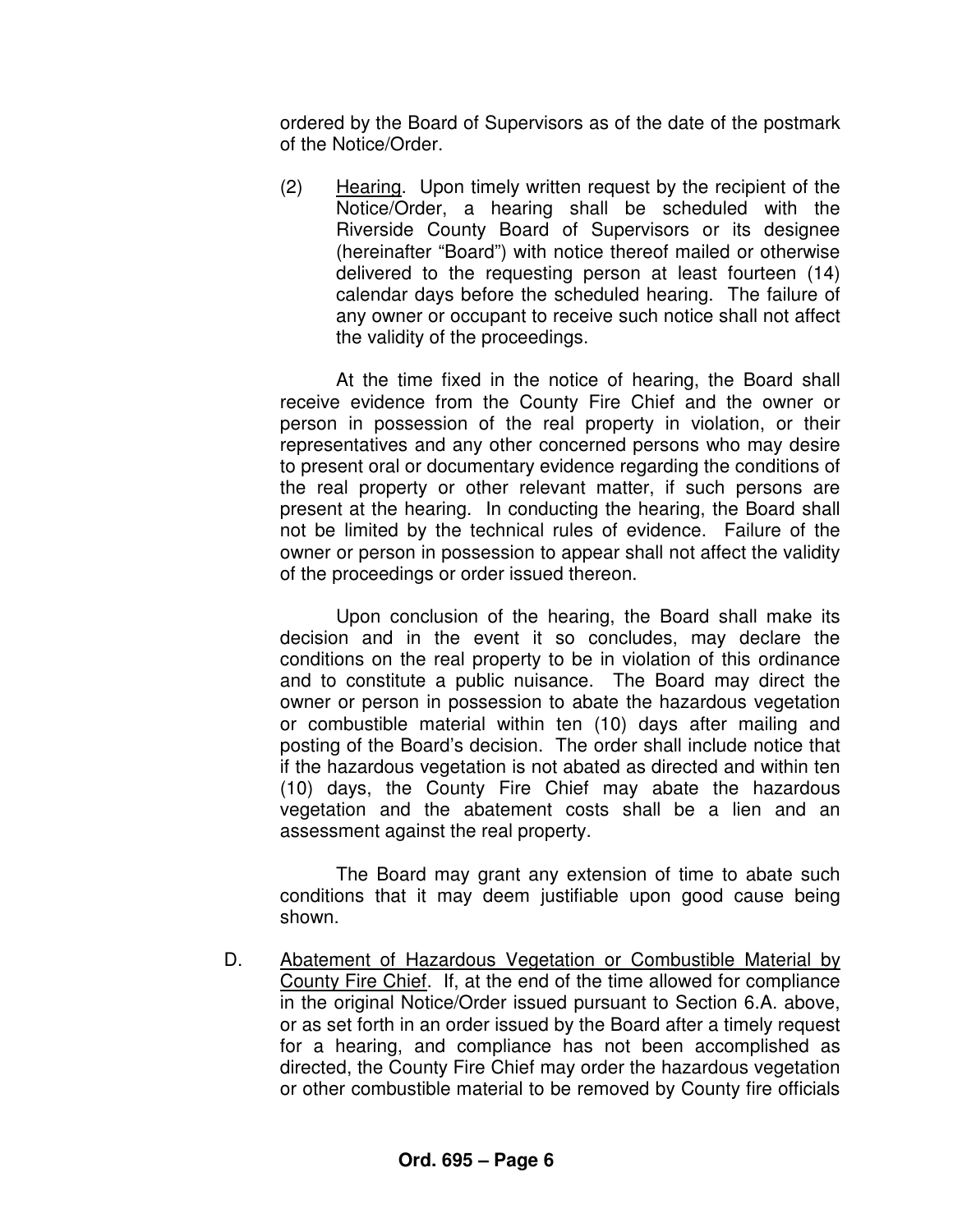or employees, or may cause the removal to be carried out by a private contractor selected by the County Purchasing Agent in accordance with applicable statutes and in the manner and under the terms specified by the Board of Supervisors.

- E. Abatement Cost Recovery. As set forth in Government Code Section 25845, the owner and any person in possession of the real property upon which the hazardous vegetation or combustible material is found to exist shall be jointly and severally liable for all abatement costs incurred by the County without any further hearing.
- F. Notice of Abatement Costs. At the conclusion of the abatement by the County Fire Chief or designee, the County Fire Chief shall issue a bill setting forth the abatement costs to the owner and person in possession of the real property. The bill shall demand payment to the County of Riverside the total abatement costs and administration costs, plus attorneys' fees, if relevant, within fifteen (15) calendar days of its mailing.
- G. Abatement Costs Specially Assessed Against the Parcel. If the amount set forth in the Notice of Abatement Costs is not paid upon demand by the County, the abatement costs, including attorneys' fees, if applicable, shall be specially assessed against the real property pursuant to Government Code Section 22845, or by any other means provided by law. The assessment may be collected at the same time and in the same manner as ordinary County taxes are collected, and shall be subject to the same penalties and the same procedure of sale in case of delinquency as are ordinary County taxes.
- H. Notice of Abatement Lien. A Notice of Abatement Lien may be recorded against the real property subject to this abatement proceeding, setting forth the date upon which abatement of the nuisance was ordered either by notice issued by the County Fire Chief or by the Board of Supervisors after a hearing, the date the abatement was complete and the amount of abatement costs. Furthermore, the notice shall identify the parcel address, the record owner, the possessor of the property, if known and applicable, together with the last known address of the record owner or possessor. The abatement lien shall have the same effect as recordation of an abstract of a money judgment pursuant to Article 2 of Chapter 2 of Division 2 of Title 9 of Part 2 of the California Code of Civil Procedure (commending with § 697.310, as amended). The lien has the same priority as a judgment lien on real property and continues in effect until released.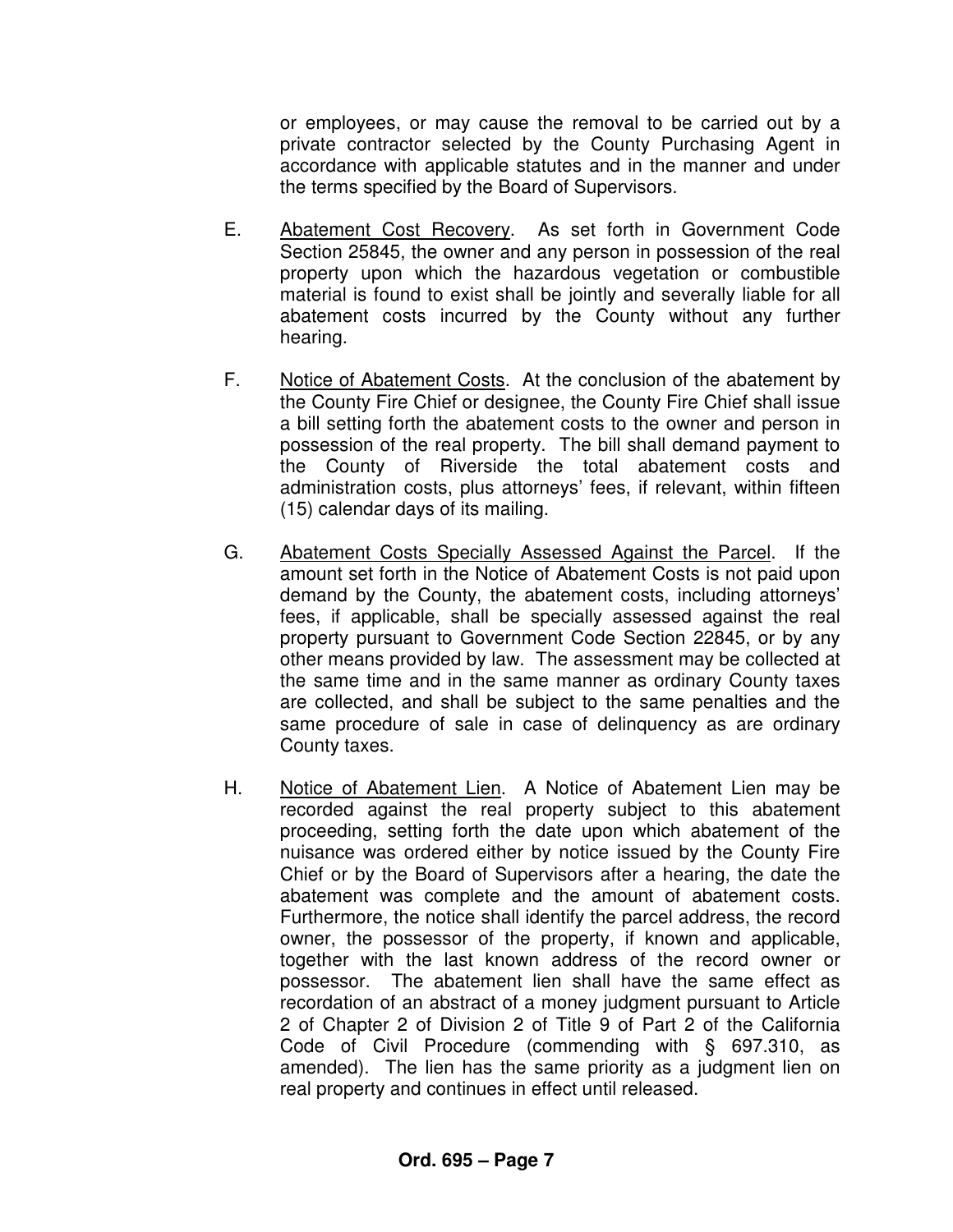I. Attorneys Fees. Reasonable attorneys' fees may be recovered by the prevailing party in any civil action, administrative proceeding or special proceeding established by this ordinance. In the event a hearing is requested pursuant to the notice described above in Section 6 and the Board of Supervisors deems the real property to be a public nuisance and orders the County Fire Chief to abate the hazardous vegetation or combustible material, the County shall be deemed the prevailing party.

## Section 7. HEARING OFFICIAL.

- A. Delegation of Authority. The Riverside County Board of Supervisors may delegate its authority to conduct the administrative abatement proceedings set forth in Section 6, above, to either of the following:
	- (1) The County hearing officer appointed by the Board of Supervisors pursuant to Riverside County Ordinance No. 643 and Government Code Section 27720, as amended. The hearing officer shall have full authority and duty to preside over hearings in the manner set forth in Riverside County Ordinance No. 643, as amended.
	- (2) A Weed Abatement Hearing Board (WAHB) designated pursuant to Government Code Section 25845, as amended. The WAHB shall have full authority to act and may preside over hearings with the same authority, power and duties of the hearing officer. The WAHB shall be comprised of three (3) persons as follows: one (1) member shall be an officer of the Riverside County Fire Department selected by the County Fire Chief, (but not an employee involved in inspecting or issuing the Notice/Order; and two (2) members shall be selected by the Board of Supervisors. Members shall serve at the pleasure of the appointing entity.
- B. Recommended Action. At the conclusion of a hearing by either the hearing officer or WAHB, a recommended decision shall be issued to the owner or person in possession of the real property subject to the hearing, and to any other interested person previously requesting notice. The hearing officer or WAHB shall also file the recommended decision with the Board of Supervisors. The recommended decision may alter the Notice/Order in any fashion and may include an order to the owner or person in possession of the real property to abate the hazardous weeds or combustible material within ten (10) calendar days of issuance of the order.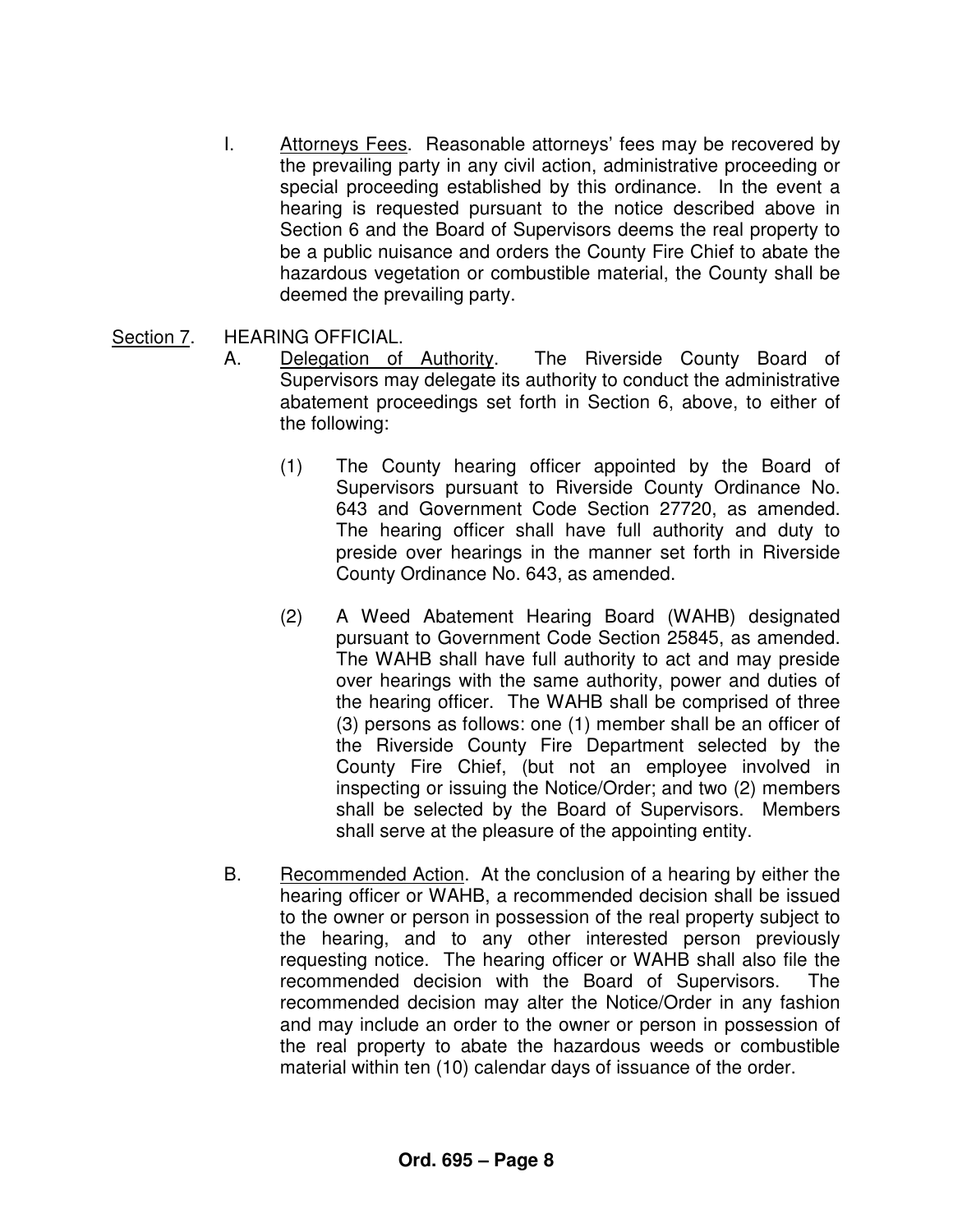- C. No Further Appeal. Upon receiving the recommended decision from either the hearing officer or WAHB, the Board of Supervisors may adopt the decision as recommended on the consent agenda at its next regularly scheduled public Board meeting without further notice or hearing, or may set the matter for a de novo hearing before the Board of Supervisors
- Section 8. OTHER REMEDIES. The provisions of this ordinance are to be construed as an added remedy of abatement and not in derogation of any other civil or criminal actions or proceedings or remedies otherwise provided by law.
	- A. Civil Actions.
		- **(**1) Injunctive Relief and Abatement. Whenever, in the judgment of the County Fire Chief, any person is engaged in or about to engage in any act or practice which constitutes or will constitute a violation of any provision of this ordinance or notice or order issued pursuant hereto, the County Fire Chief may request the County Counsel or District Attorney to commence proceedings for the abatement, removal, correction and enjoinment thereof, and requiring the violator to pay civil penalties and/or abatement costs or in addition, be subject to criminal prosecution.
		- (2) Civil Remedies and Penalties. Any owner or person in possession of real property who willfully violates the provisions of this ordinance or any notice or order issued pursuant hereto shall be liable for a civil penalty not to exceed \$1,000.00 for each day or portion thereof that the violation continues to exist. In determining the amount of the civil penalty to impose, the court shall consider all relevant circumstances, including, but not limited **t**o, the extent of the harm caused by the conduct constituting a violation, the nature and persistence of such conduct, the length of time over which the conduct occurred, the assets, liabilities, and net worth of the violator, whether corporate or individual, and any corrective action taken by the violator.
	- **B**. Criminal Actions.
		- (1) It shall be unlawful for any person to violate any provision of this ordinance. Any person violating any provision of this ordinance shall be deemed guilty of an infraction or misdemeanor as hereinafter specified. Such person shall be deemed guilty of a separate offense for each and every day or portion thereof during which any violation of any provision of this ordinance is committed, continued or permitted.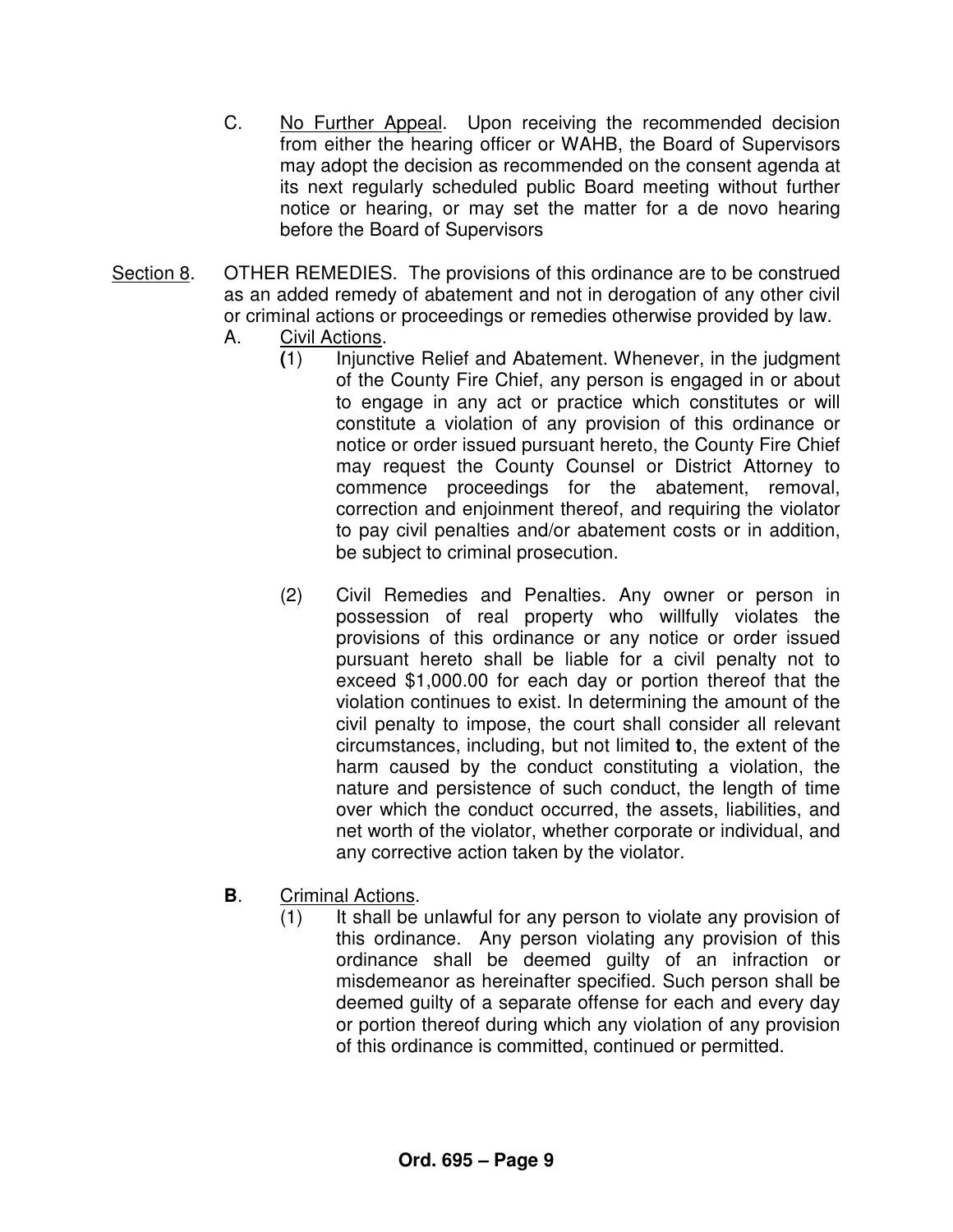- (2) Any person so convicted shall be guilty of an infraction offense and punished by a fine not exceeding one hundred dollars (\$100) for a first violation; guilty of an infraction offense and punished by a fine not exceeding two hundred dollars (\$200) for a second violation on the same site and perpetrated by the same person. The third and any additional violations on the same site and perpetrated by the same person shall constitute a misdemeanor offense and shall be punishable by a fine not exceeding one thousand dollars (\$1,000) or six months in jail, or both. Payment of any penalty herein shall not relieve a person from the responsibility for correcting the violation. Notwithstanding the above, a first or second offense may be charged as a misdemeanor.
- **C**. Treble Damages. Upon a second or subsequent civil or criminal judgment for a violation of this ordinance within a two year period the violator shall be liable to the County of Riverside for treble the abatement costs, in accordance with Government Code § 25845.5.
- D. Notice of Noncompliance. Whenever a Notice/Order has been issued, the County Fire Chief may record a Notice of Noncompliance with the Office of the County Recorder of Riverside County and shall notify the owner of the property of such action. The Notice of Noncompliance shall describe the property, shall set forth the noncomplying conditions, and shall state that any abatement costs incurred by the County as a result of the violation of this ordinance may be specially assessed as a lien on the property and that the owner has been so notified.
- Section 9. SEVERABILITY. This ordinance and the various parts, sections and clauses thereof are hereby declared to be severable. If any part, sentence, paragraph, section or clause is adjudged unconstitutional or invalid, the remainder of this ordinance shall not be affected thereby.

 The County Board of Supervisors hereby declares that it would have passed this ordinance and each part thereof, regardless of the fact that one or more parts thereof be declared unconstitutional or invalid.

 Section 2. EFFECTIVE DATE. This amendment shall become effective 30 days after adoption.

**Adopted:**  695 Item 10.7 of 10/16/1990 (Eff: 11/15/1990) **Amended:** 695.1 Item 3.7 of 04/08/1997 (Eff: 05/08/1997) 695.2 Item 3.33 of 07/02/2002 (Eff. Immediately)